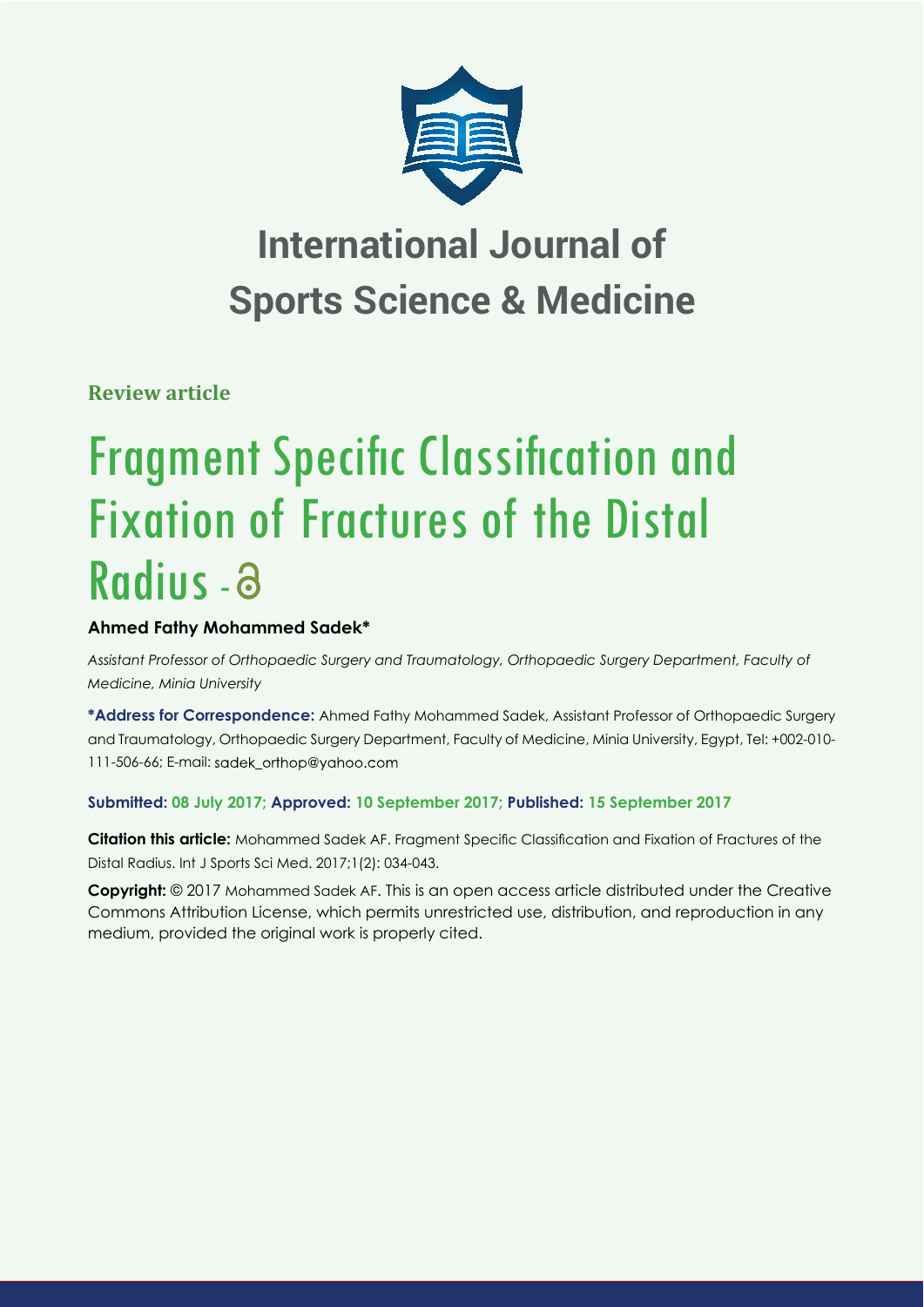# **KEY WORDS**

APL: Abductor Pollicis Longus; CRPS: Complex Regional Pain Syndrome; CRPS: Complex Regional Pain Syndrome; DRFs: Distal Radius Fractures; DRUJ: Distal Radio-Ulnar Joint; EPB: Extensor Pollicis Brevis; EPL: Extensor Pollicis Longus; FCR: Flexor Carpi Radialis; FVLP: Fixed Angle Volar Locked Plate; LTLI: Luno-Triquetral Ligament Injuries; PL: Palmaris Longus; RCJ: Radio-Carpal Joint; RPP: Radial Pin Plate; SLLI: Scapho-Lunate Ligament Injuries; TFCC: Triangular Fibrocartilage Complex; UPP: Ulnar Pin Plate; VCA: Volar Cortical Angle; VLP: Volar Locked Plate; VVLP: Variable angle Volar Locked Plate

#### **INTRODUCTION**

Distal Radius Fractures [DRFs], which are coined to the term (*pilon radiale),* are the most common upper extremity fractures constituting 17-18% of all emergency fractures. The intra-articular variant stands for 50% of DRFs[1]. Unfortunately, DRFs are usually associated with other bony or soft tissue injuries in variable percentages according to the magnitude of trauma and the bone quality. For example, ulnar styloid fracture is associated with DRFs in 50-70% of cases [2]. In addition, it has been estimated that DRFs could be associated with capsular tears [2.4%], Triangular Fibro Cartilage Complex [TFCC] tears [40-60%], Scapho-Lunate Ligament Injuries [SLLI] [2-40%], Luno-Triquetral Ligament Injuries [LTLI] [20-68%] and cartilage lesions [2-30%] [3-5]. DRFs show trimodal pattern of occurrence being common at young adults (high energy trauma), after 60 years, and in postmenopausal osteoporotic women (low energy trauma) [6]. The clinical objectives of treatment of DRFs include: restoration of distal radius configuration through anatomic stable reduction, restoration of articular congruity of the radiocarpal and distal radioulnar articulations, maintenance of reduction through stable fixation, and finally allowing early active rehabilitation. Early active motion initiates some potential benefits comprising: minimizing stiffness, negating osteopenia of the distal fracture fragment, and enhancing cartilage repair. In addition there are radiological objectives aiming at restoration of distal radius alignment including: radial height loss  $<$  5 mm, radial inclination  $>$  15°, radiocarpal and radioulnar articular step-off < 2mm, maintaining sagittal tilt of the distal radial articular surface between 20° volar and 15° dorsal tilt [7]. Some authors have shown that articular surface step-off by  $> 1-2$  mm will result in deleterious radiocarpal arthritic changes in 90% of patients within a follow-up period of 6-7 years [8]. Other authors suggest that the ability of intra-articular fracture remodeling becomes very limited when the joint step-off exceeds the thickness of the articular cartilage [6]. On the other hand, it is well established that coronal displacement of the DRFs will negatively affect the Distal Radioulnar Joint [DRUJ] function particularly in pronation/supination. Similarly, radial collapse will result in ulnocarpal impaction. Accordingly, DRFs with complex fragmentation patterns, extensive articular comminution, and meta-diaphyseal bone loss pose unique challenges [7,9]. Cast immobilization has been used satisfactorily in cases of undisplaced fractures or displaced stable fractures after reduction. In addition, it represents an appealing treatment option for elderly, unfit, and low demand patients. However, in the young, active, or high demand patients who have high expectations of regaining their normal activities, surgery might be mandatory to achieve the previously mentioned clinical and radiological objectives. Various surgical techniques have been proposed for such fractures including: Closed reduction and percutaneous k-wires fixation whether intra-focal [10], fixators whether fixed bridging, mobile bridging employing the concept of ligamentotaxis, or non-bridging radio-radial external fixators have been used extensively [12]. In addition, external fixator augmenting K-wires fixation for the control of intra-articular fragments has been shown great stability in such situations [13]. Other methods such as distraction bridge plate fixation [14,15], open reduction and internal fixation using single dorsal plating system [16] or single volar plating system including the four generations of the radial volar plates; non-locking volar plates, Fixed Angle Volar Locking Plates [FVLP], Variable Angle Volar Locking Plates [VVLP], and finally anatomical locking plates applying the double tired subchondral support principle of distal plate screws [17,18] have been added to the armamentarium. Moreover, intramedullary devices including micronail and dorsal nail plate have been used for DRFs with minimal articular involvement [6]. Bio-absorbable implants have been considered one of the up to date technological advents in DRFs fixation. The Inion OTPS Hand System (Inion Inc, Oklahoma City, OK) is bio-absorbable distal radius plate which is commercially available. This system is contoured after application in hot water, biodegradable within 2 years and accepts polyaxial locking screws up to 20° [6]. The Tri-Med Fragment Specific Fixation [FSF] system was first introduced by Medoff and Kopylov in 1998 for tailored fixation of complex multi fragmentary intra-articular DRFs [19]. Such fractures comprise very small and distal fragments in amenable for traditional plate and screws fixation [7,20]. This has been augmented by the arthroscopic assisted fixation which has shown great evolutions in the last decade starting from the standard wet technique [3,4] to the dry technique introduced by Del Pinal [5,21]. Despite the multitude of surgical techniques and the diversity of implants used for fixation there is no level I evidence supporting certain type of treatment for DRFs [22]. Since its introduction in 1998, FSF system proved to stand the test of time as a versatile tool that could be used efficiently for DRFs fixation particularly in complex multi fragmentary intra-articular patterns that is in amenable for traditional single plating system fixation. This review will focus some highlights on the Fragment Specific Classification [FSC] in addition to relevant anatomy, biomechanics, indications, techniques and approaches of the FSF system. Finally an overview of the literature regarding the outcome and complications associated with its use will be exhibited.

inter-focal, combined, or intra-focal cross-pinning [11]. External

#### **Relevant anatomy and Biomechanics**

It is well known that the distal radius has a quadrilateral cross section with well-defined anatomic features including the styloid process, the dorsal (Lister's) tubercle, and four surfaces: anterior, posterior, lateral, and medial. The volar cortex is thicker than the dorsal cortex with both being thinner in females [23]. The volar cortex is thicker towards the ulnar side. There is no difference in cortical thickness between medial and lateral surfaces [24]. The scaphoid fossa, lunate fossa, and sigmoid notch are three concave articular surfaces. The scaphoid and lunate fossae are separated by a dorso-volar ridge which defines the scaphoid and lunate facets. The volar lip of the lunate facet projects distally 3mm more than the scaphoid facet with being only 5 mm thick representing an extreme difficulty in fixation in cases of fractures. The styloid process is conical and projects 10–12 mm beyond the articular surface of the scaphoid and lunate facets constituting the radial height**.** In addition, it projects anterior to the coronal plane of the radial diaphysis by 15°. The dorsal tubercle lies 5-10 mm proximal to the dorsal articular surface of the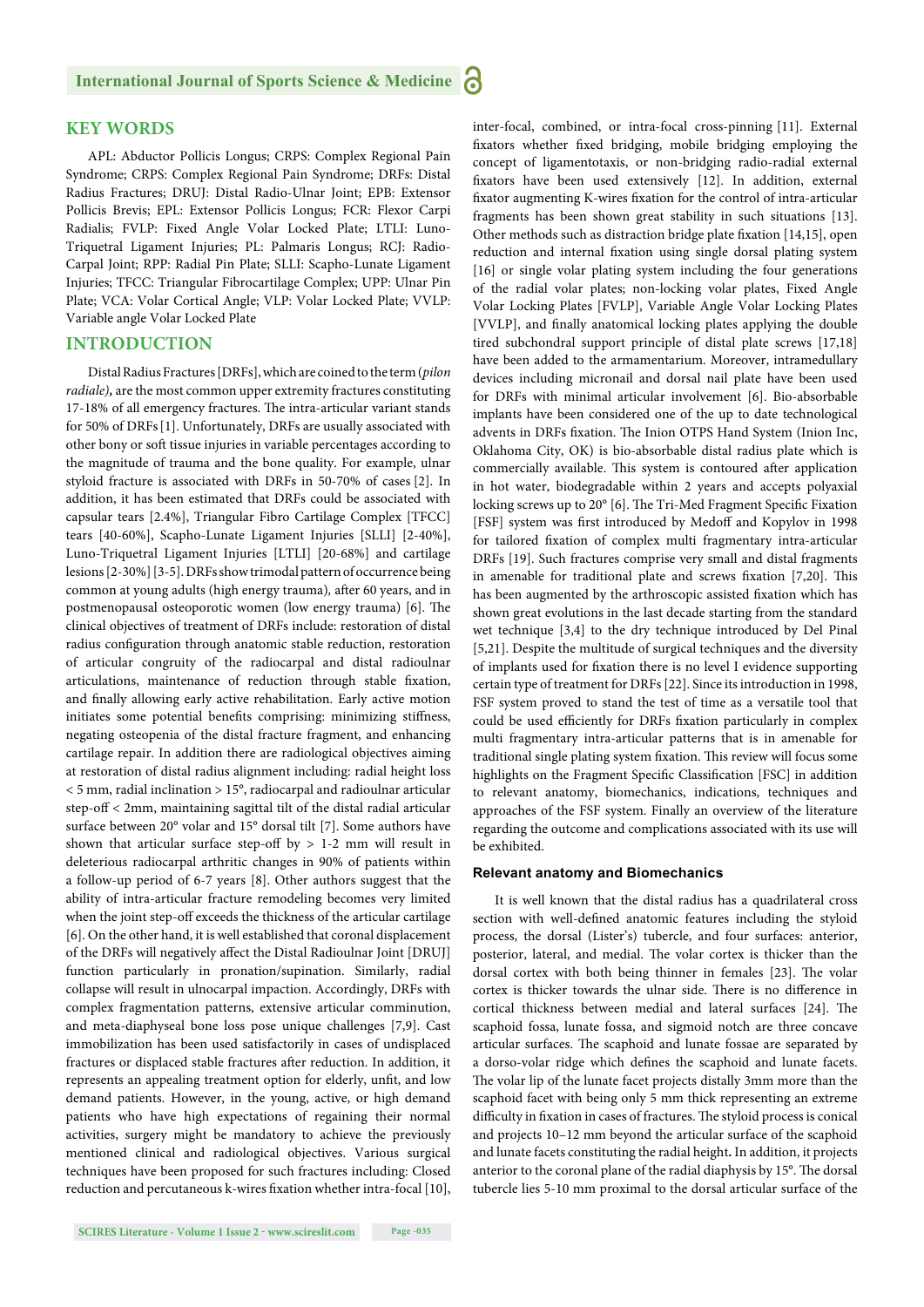distal radius [25]. There is well established ulnar variance  $[0 \pm 2$  mm] which affects the amount of load transmitted to the distal radius and the TFCC. The ridge separating the DRUJ and Radio Carpal Joint [RCJ] bounding the distal part of the ulnar notch represents the radial attachment point for the TFCC. The distal radial articular surface has an average radial inclination of 22° [21-25] and volar tilt of 11° [2-20]. On the other hand, the sigmoid notch has distal and medial inclination averaging 22° [Figure 1].

New insights have been laid on the anatomy of the distal radius putting special emphasis on three important concepts namely: the watershed line, dorsal tubercle analysis and the three column theory [25].

#### **Watershed line concept**

Nelson was the 1<sup>st</sup> to introduce the term watershed line of the distal radius describing the most distal fibrous zone bordered by the distal volar articular margin of the distal radius (distally) and the pronator quadratus line [distal attachment line of the pronator quadrates] (proximally). The area in between these two lines measures approximately 3-5 mm. This line represents the most distal allowable limit for application of volarly placed implants, otherwise impingement of the Flexor Pollicis Longus [FPL] and finger flexor tendons ensues [Figure 2]. In a biomechanical study, it was demonstrated that the contact pressure between the Flexor Tendons Particularly [FPL]. With the volar distal margin of the Volar Locked Plate [VLP] is significantly increased if this margin bypasses the watershed line [26-28].

#### **Dorsal tubercle analysis**

Extensive morph metric measurements have been performed regarding the length and height of the Lister's tubercle in cadavers and CT scans. It was found that its mean height and length were (3.6 mm& 18.3 mm) in cadavers and (3.3 mm& 13.2 mm) in CT scans respectively. On the ulnar side, the height between the bottom of the groove and the tip of the tubercle was twice the height in the cadaver study (7 mm) than in the CT scan study (3.4 mm) [29,30]. Gases et al. found that the pronator quadrates line is separated from the tip of the dorsal tubercle by about 22 mm which forms a mainstay in determination of the length of the distally placed screws to avoid irritation of the EPL or other extensor tendons [31].

#### **Wrist Columns and Volar Cortical Angle [VCA]**

The three column concept introduced by Rikli and Regazzoni in 1996 divides the distal radius and ulna into radial, intermediate and ulnar columns [32]. The radial column encompasses the radial styloid process and the scaphoid fossa. It provides a platform to support the carpus and prevent radial translation while the wrist is loaded in ulnar deviation. In addition, it serves as an anchor for the radio-scaphocapitate and long radio-lunate ligaments preventing ulnar translation of the carpus. Moreover, it is the insertion site for the brachioradialis which is the main deforming force of this column in cases of DRFs. The intermediate column includes the lunate and the sigmoid fossae. The volar lip of the lunate facet gives origin to the short radio-lunate ligaments which prevent volar subluxation or dislocation of the carpus in addition to the volar distal radio-ulnar ligament [7]. The volar cortex of the intermediate column extends distally more than the radial column which should be taken into consideration while applying any hardware to the volar distal radius and in plate manufacturing <sup>[25]</sup>. The dorsal wall of the intermediate column gives attachment to the dorsal radio-carpal ligaments and serves as a dorsal support for the carpus



**Figure 1:** X-rays showing: Upper left: radial height, ulnar variance, Upper right: radial inclination and Bottom X-ray: volar inclination.



preventing dorsal subluxation or dislocation when the radiocarpal joint is loaded [7]. The radial column, intermediate column and the supporting radial metadiaphysis [pedestal] serve mainly for load transmission from the carpus to the forearm. Finally, the ulnar column encompasses the ulnar head and the TFCC which maintain the DRUJ and forearm rotation  $[26]$  [Figure 3,4]. The stability of the DRUJ relies mainly on the bony architecture of the ulnar head and the sigmoid notch in addition to the volar and dorsal distal radioulnar ligaments attached to the volar rim and dorso-ulnar corner of the lunate facet respectively. The distal oblique bundle, a ligamentous structure within the distal interosseous membrane, inserts onto the dorsal inferior rim of the sigmoid notch and is a secondary stabilizer of the DRUJ [7]. The ulnar volar cortical angle of distal radius was found to be more than the radial volar cortical angle in cadaveric studies [35° versus 25°]. This difference was less in CT studies. In addition females have higher VCA than males [25] [Figure 5].

Putnam et al showed that every 10 N grip force is transmitted to axial force in the distal radial metaphysis of about 26-52 N depending on hand position and radius length [33]. It has been demonstrated biomechanically that dorsal radial tilt by 45° results in increased ulnar load from 21% to 67% [34]. A load exceeding 2500 N is required to break the radius. On the other hand, loads causing fixation system failure range from 55-825 N and are directly related to the type of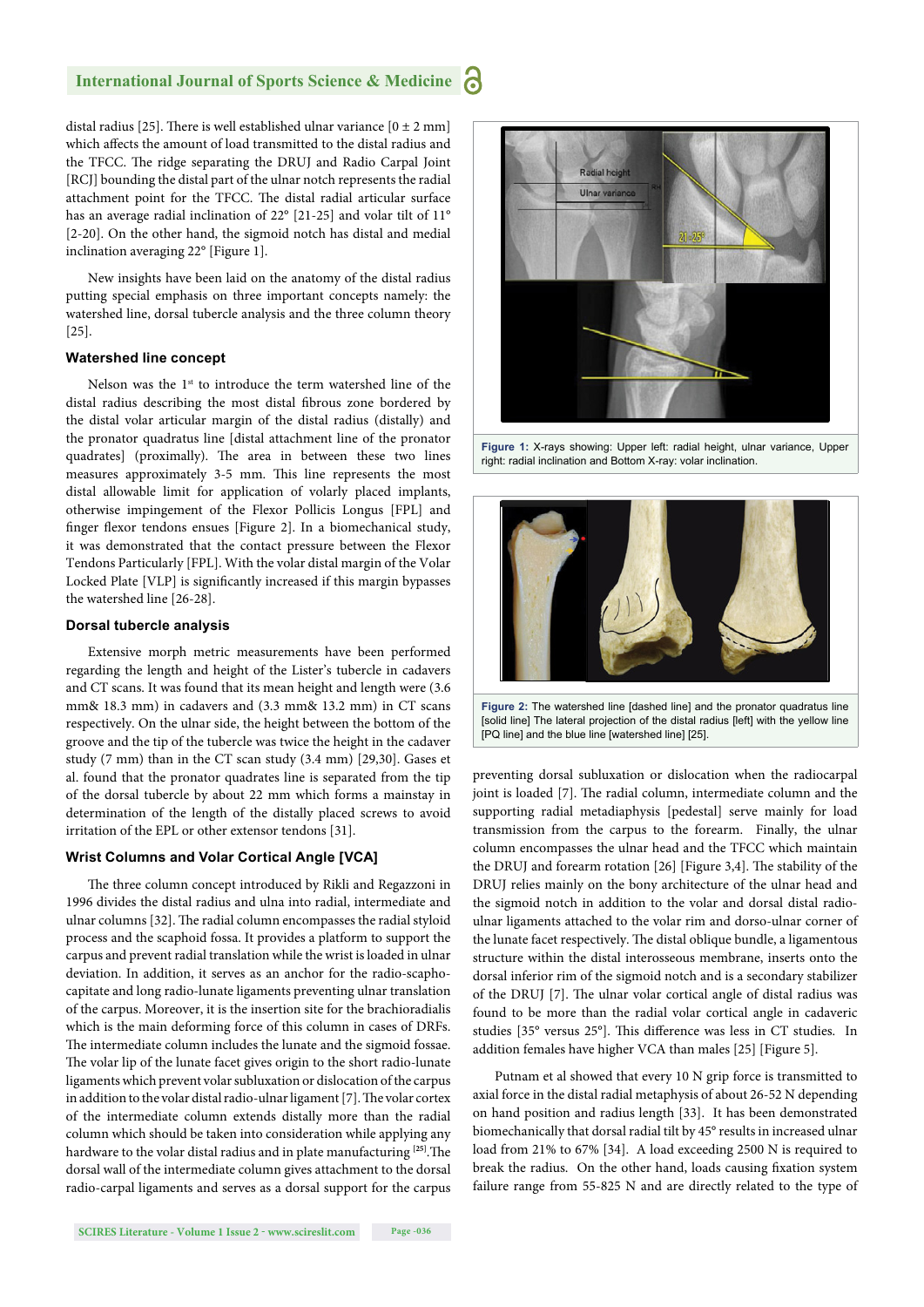hardware used and its inherent characteristics [35]. Anatomically, the main distal fracture line of DRFs has been well documented to be dorsally at 7.9  $\pm$  2.7 mm and palmarly 11.7  $\pm$  3.9 mm proximal to the dorsal/palmar apex of the lunate fossa, running obliquely from palmar proximal to dorsal distal [36].

#### **Classification of DRFs and Fragment Specific Classification [FSC]**

Ideal fracture classification should facilitate diagnosis, guide decision making, standardize treatment, help define expected outcomes, and serve as a research tool. More than 10 classification systems have been proposed for DRFs starting from Gartland and Werley [37], Frykman [38], the AO [39], Melone [40], till Fernandez [41]. In addition, a CT based classification was introduced dividing intra-articular DRFs into 5 types: (1) intra-articular fracture with displaced dorso-ulnar fragment, (2) dorsal split with dorsal dislocation, (3) palmar split with palmar dislocation, (4) complex DRF with metaphyseal comminution, and (5) destruction of the articular surfaces [42]. However, all classification systems have shown interobserver and intra-observer unreliability [43]. The concept of intraarticular Fragment Specific Classification [FSC] was introduced by Medoff and Kopylov in 1998 [19]. This classification system describes





**Figure 4:** Intermediate column extends distally more than the radial column by almost 3 mm [25].



volar cortical angles [25].

five major distal radial articular fragments: the radial column, the dorsal wall, the dorso-ulnar corner, the volar rim, and the impacted intra-articular fragment [Figure 6].

To define the type of the fracture, adequate radiological evaluation should be done both pre-and post- traction. Standard x-ray views are required in the form of anteroposterior [A/P], lateral, and oblique views. In addition, scaphoid views and long forearm views may be required. The contralateral uninjured limb should be x- rayed. Lateral x-ray with 10° cephalic tilt, 10° tilt [A/P] and 45° oblique pronation views are very important projections to demonstrate clear view of the volar and dorsal articular rims. Computed tomography and three dimensional CT are sometimes required to delineate the fracture lines of complex comminuted intra-articular fractures. This modality provided great help to the upper limb surgeon as a tool for preoperative planning [44].

#### **Fragment Specific Fixation [FSF]**

1.6.1. Principle: Fragment specific fixation has been introduced by Medoff and Kopylov in 1998 for management of complex intraarticular DRFs that are in amenable for treatment with single plating system. This technique has been introduced to fix every single fracture fragment with low profile small plates, pins or combination of both to achieve anatomical reduction with biomechanical stability allowing early rehabilitation. All of this could be achieved via minimal incisions and fixation devices which coapt with easier rehabilitation.

**Medoff has outlined the basic principles for the FSF procedures including** [19]**:**

- Application of pins, wire-forms, clamps, small contoured pin plates, small contoured low profile locking plates on the specific components of the fracture aiming at restoration of distal radius geometry.
- The fixation implants are symbiotic and multiplanar [by application of more than one plate in orthogonal planes with an angle of 50°-70°] creating rigid load sharing construct with small flexible implants having spring like behaviour.
- Fixation of distal fragments is based on the strong ipsilateral bone proximally.
- Hardware should allow for gliding motion of tendons.
- The aim of these implants is neutralizing the deforming dorsal and volar forces to the carpus.
- The exposure should cause minimal soft tissue disruption.
- The fracture should be stable enough to allow early range of motion.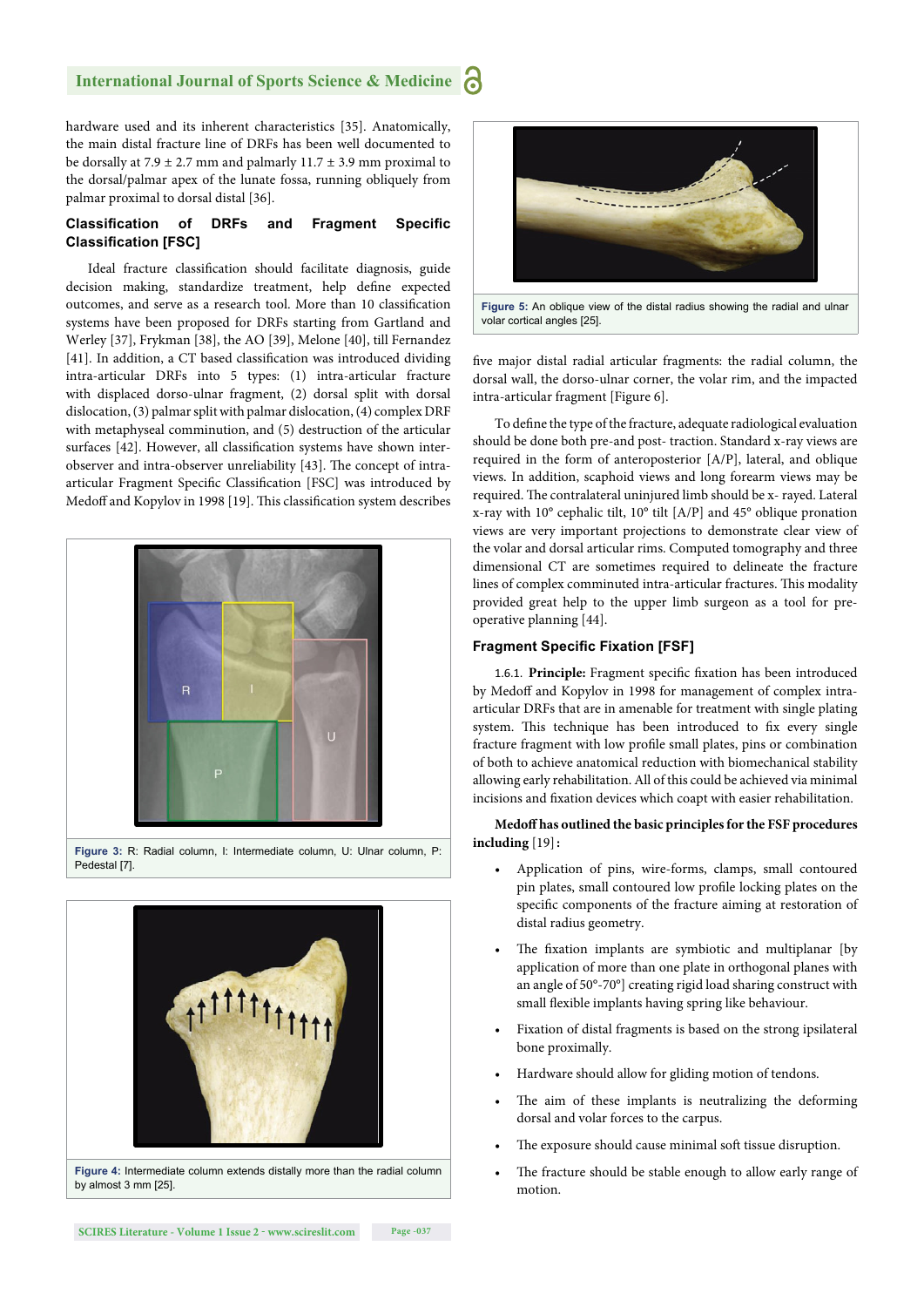- Application of cancellous bone graft or bone graft substitutes to fill the bony voids if needed.
- Volar arthrotomy should be avoided whenever possible and if needed this should be done through limited dorsal approach or via arthroscopy [45].

**Implants used for FSF:** When fixing small bone fragments, screw hole involves more than 30% of the fragment diameter, concentrating stress and decreasing bone strength to about 50% of that of intact bone, and this may result in iatrogenic comminution [46]. In such situations, the FSF system provides high modularity to fix the specific fractured columns, thus facilitating the management of complex multi fragmentary DRFs [47].

## **Implants used for FSF could be divided into 4 main categories [20]**

**The pin plates** [Figure 7] [48]: These are 2mm low profile precontoured titanium plates that have the criteria of incorporating 0.045 inch k-wires [pins] fixation with 2.3 mm cortical screw fixation to the proximal intact ipsilateral radial diaphysis. Each k- wire is used to stabilize the fracture fragment to the contralateral intact cortex. It is, then, bent into adjacent hole in the plate thus providing two point fixation construct thus achieving optimum stability by combining the versatility of the K-wires added to the rigidity of plate and screws. In addition, the pin-plate provides buttress to the fractured column fragment. Pin plates are applied to fix the radial column or intermediate column fractures via radial column pin plate or ulnar column pin plate [RPP, UPP] respectively. These plates are manufactured into different sizes [RPP 3,5,7], [UPP 3,5] [20].

**Hook plates** [Figure 8]: Volar rim hook plate was introduced for fixation of the volar marginal rim or volar ulnar [lunate facet] fragment [49]. It has a characteristic narrow size with fixed angle hook allowing fixation of very distal volar rim fractures in osteoporotic patients. However, it is contraindicated in open fractures, inadequate soft tissue coverage, pediatric patients, fractures with metaphyseal voids, or very small fracture fragments. The tines of the hook plate are inserted just adjacent or distal to the watershed line while the plate is parallel to the radial shaft in the sagittal and coronal planes. The hook plate is inserted via special jig and inserter after temporary fixation of the fracture fragment with 0.045 inch k-wires. The proximal part of the plate is fixed to radial diaphysis with 2.3 mm cortical screws or pegs. Dorsal ulnar hook plates and dorsal radial hook plates were added to the category of hook plates to stabilize the dorso-ulnar corner and dorsal cortical rim fragments respectively [50,51].







**Figure 8:** A: The volar hook plate and inserter are docked, B: Placement of the volar hook plate and inserter parallel to the radius shaft, C: Ulnar placement of volar hook plate adjacent to or just distal to the watershed line and parallel to the ulnar boarder of the radius [49].



**Wire-forms and clamps** [Figure 9]: These are pre-bent wires that can be applied to the dorso-ulnar corner, dorsal rim, volar rim, or intra-articular fragment fractures. They are fixed to the intact adjacent ipsilateral cortical bone using 2.3 mm cortical screws with one or two square washers to achieve maximal stabilization of the wire-form U-shaped proximal loop. They are classified into [20]:

The small fragment clamp which provides stabilization of the dorsal cortical wall fragment that provides pinch-type grip with extra-osseous and endosteal wire form. This type comprises two subtypes: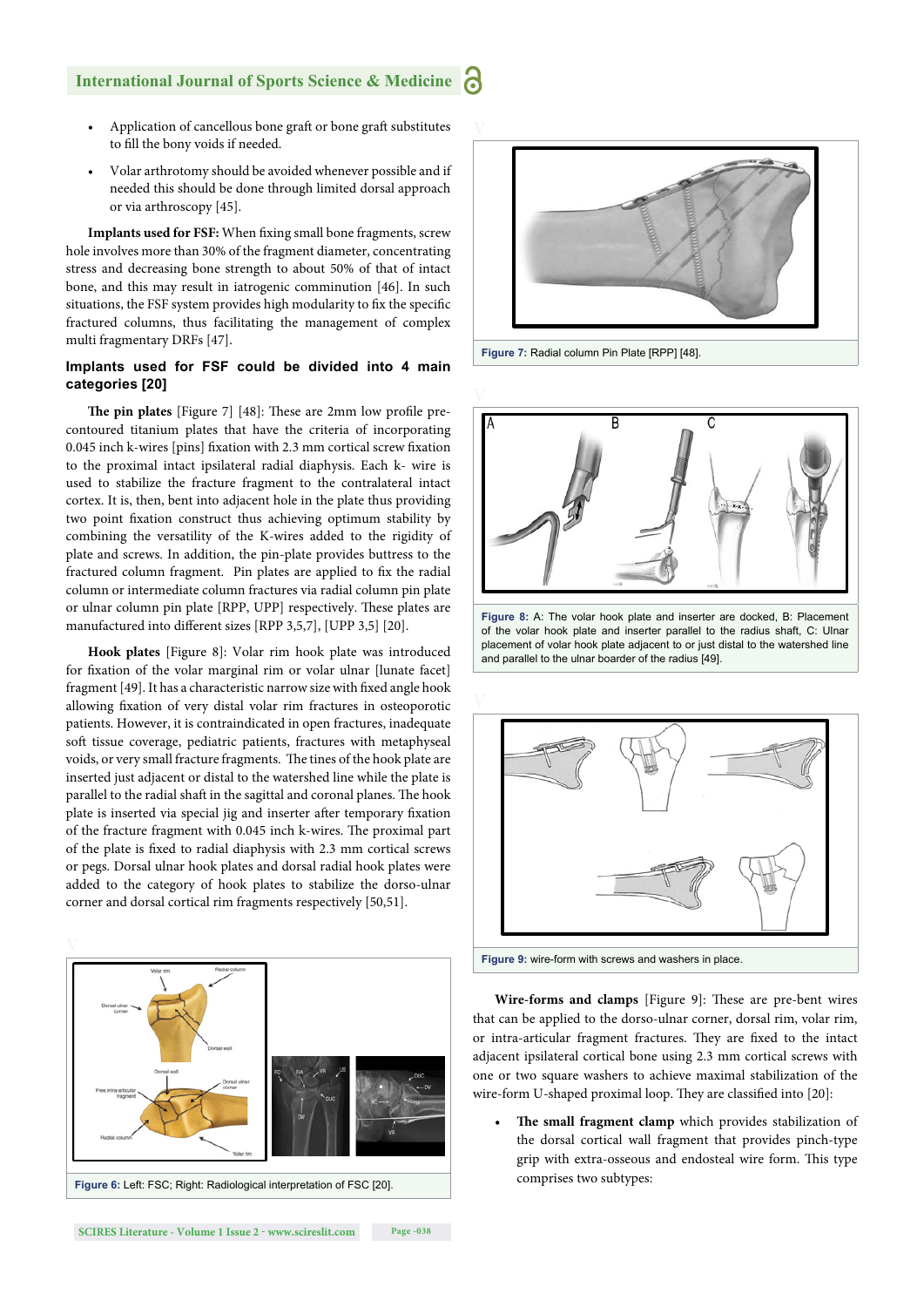- 1. Outer [dorsal] wire-form to fix dorsal rim fragment.
- 2. Inner wire-form in case there is severe comminution to prevent collapse of the dorsal cortical rim.
- **Buttress pin** where intra-articular fragments are stabilized by providing peripheral cortical reconstruction around fragment and adding endosteal buttress. They support intra-articular fragment or any structural bone graft used for its support and prevent collapse of the articular surface.
- **Small fragment clamp/ buttress pin** combines function of small fragment clamp and buttress pin into single device to provide simultaneous stabilization of dorsal wall fragment and intra-articular component.

**Volar buttress plates** [Figure10]: These are 2 mm, 2.4 mm, or 2.7 mm L- or T-shaped low profile titanium plates that are used for buttressing the volar rim fractures. They are fixed to the pedestal supporting the radial column by cortical screws. The indication of such forms of plates is DRF that has very distal comminution in amenable for any type of fixation and just can be buttressed, in addition to those distal fractures that are associated with volar subluxation of the radio carpal joint and require volar support to maintain reduction [20]. Application of all screws through the distal limb of the plate usually is unnecessary. More recently, 2 mm, 2.4 mm, 2.7 mm locked plating systems have been added to the FSF system. Following the principles of Rikli and Regazzoni [32], by applying more than one low profile plate in orthogonal planes with an angle of 50°-70° , a multiplanar, load-sharing construct will result that anatomically restores the articular surface while providing enough stability to allow immediate motion after surgery [7].

#### **Approaches used in FSF [52]**

FSF could be performed through single or combined surgical approaches. Each approach could be employed for addressing certain fragment or fragments of the fracture while being minimally invasive. These approaches include: the distal Henry approach, the trans-Flexor Carpi Radialis [FCR] approach, the extended FCR approach, the modified Henry approach, the direct lateral approach to the 1st extensor compartment, the volar ulnar approach, the dual approach through a single volar incision, or the universal dorsal approach.

The distal Henry approach [52]: is indicated for fixation of DRFs particularly, volar rim and sometimes radial styloid fractures. A 5cm longitudinal incision is made just lateral to the FCR tendon extending distally to the distal volar wrist crease. Care should be taken to avoid injury of the palmar cutaneous branch of the median nerve that arises 3-5 cm proximal to the distal wrist crease and passes just lateral to the Palmaris Longus [PL] tendon. The superficial dissection proceeds between the FCR tendon and the radial artery. The FCR tendon is retracted medially protecting the median nerve while the radial artery with its surrounding fat is retracted laterally. Then, the FPL tendon and the finger flexor tendons are retracted medially. The pronator quadratus is now apparent in the field where it is incised in an L-shaped fashion both distally and radially to expose the distal radius. This approach provides access to distal volar radius, volar wrist capsule and scaphoid.

The trans-FCR approach [52]: Is exactly the same as the distal Henry approach with the only exception is that the superficial surgical dissection proceeds through the FCR tendon sheath.

**The extended FCR approach** [53] [Figure 11]: This approach is





**Figure 11:** The extended FCR approach Upper left photo: incision line with its distal component in a zigzag fashion. Upper right: medial retraction of FCR tendon with exposure of pronator quadratus.

Lower left: release of the radial septum with complete pronation of proximal fragment and intrafocal exposure of the fracture. Lower right: final fixation of the fracture [53].

versatile and very beneficial in gaining access to the volar aspect of the distal radius with more extension to the lateral and dorsal radial surfaces to address the DRFs with dorsal instability or comminution, intra-articular fractures, and relatively old fractures with nascent callus. The FCR approach is extended by: (1) releasing the radial septum, (2) mobilizing the proximal radial fragment into pronation, and (3) using the fracture plane for exposure or what is known as intraoral technique of reduction. This is achieved by mobilizing the proximal fragment in a trap door manner to have good view of the articular surface from inside the fracture site. From this point, the intra-articular fracture fragments are manipulated, reduced and molded against the carpus which acts as a template for reduction. In addition, bone graft can be placed into the voids of the fracture site.

**The volar ulnar approach** [Figure 12] [54]: is indicated for FSF of the volar lunate facet fragment or the sigmoid notch fragment of the distal radius. A 5-cm longitudinal incision is made beginning proximally at the midpoint between the Flexor Carpi Ulnaris [FCU] and the PL and ending at the distal volar wrist crease. The deep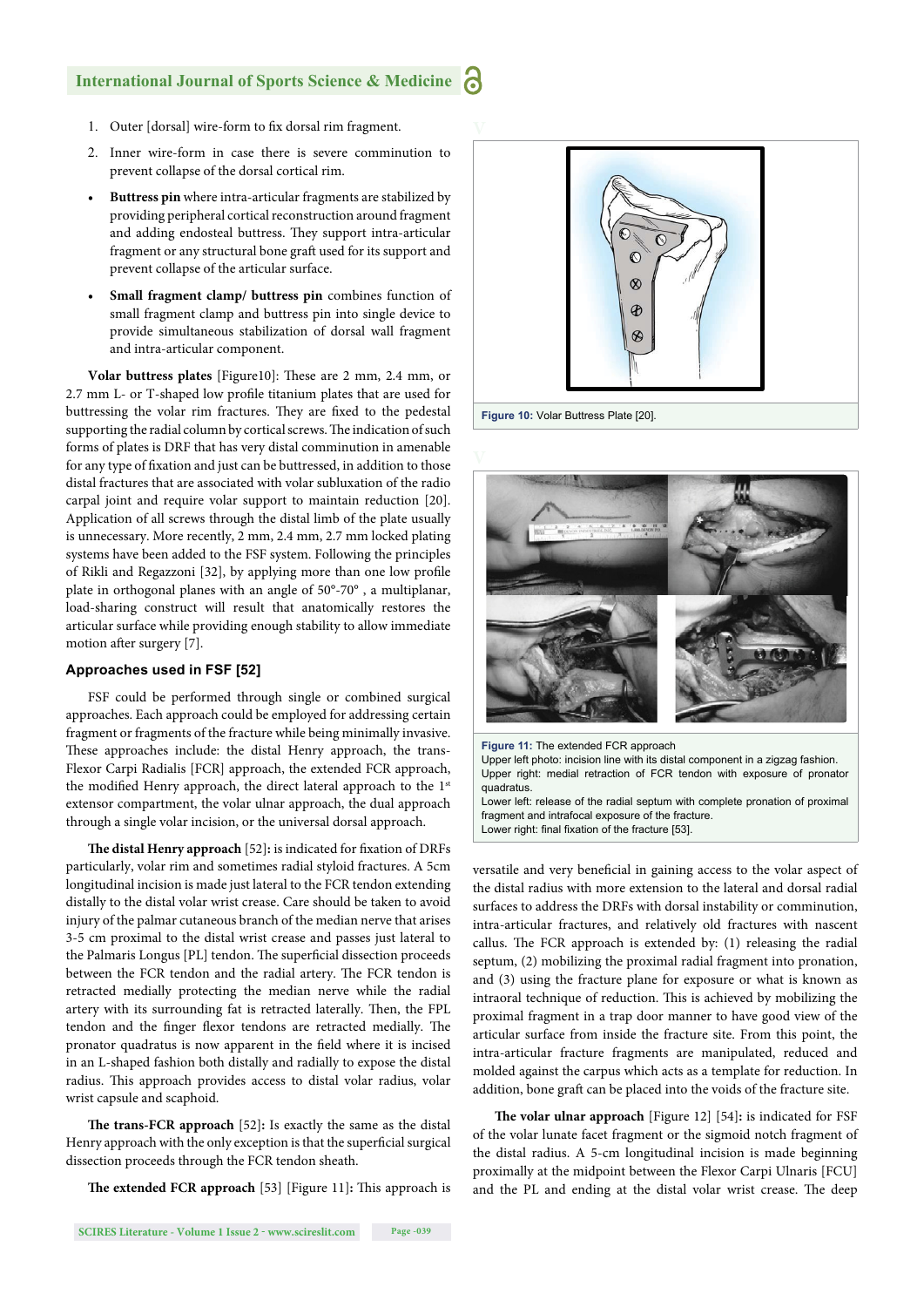interval is between the ulnar neurovascular bundle medially and the carpal tunnel contents laterally. The flexor tendons provide an excellent buffer to avoid pressure on the median nerve. The ulnar nerve and artery, which are more superficial, are identified and retracted ulnarly using right-angle retractor. The surgeon could be confronted by the median-ulnar nerve connections in the forearm and hand if this approach is extended e.g. Martin-Gruber, Marrinaci, and Riche-Cannieu connections [55].

**Modified Henry approach** [Figure 13] [56]: The skin incision is made lateral to the radial vessels with the plane is, now, between the radial vessels and the brachioradialis. Now the surgeon can proceed radially and dorsally to the 1<sup>st</sup> extensor compartment through the same incision. In addition, the brachioradialis is released and the styloid process is exposed after opening of the 1<sup>st</sup> extensor compartment with retraction of the Extensor Pollicis Brevis [EPB] and Abductor Pollicis Longus [APL] dorsally.

**Direct lateral approach** [52]: is indicated for exposure and fixation of radial column fractures. A direct straight lateral incision is centered over the  $1<sup>st</sup>$  extensor compartment. The superficial radial nerve branches are identified and protected. Mostly, the superficial radial nerve emerges from below the brachioradialis tendon approximately 8-9 cm proximal to the radial styloid and on average divides into four branches [the surgeon should be careful for the possible high (5 cm proximal to the radial styloid) or low bifurcation of this nerve]. This nerve travels between the brachioradialis and extensor carpi radialis longus. The 1<sup>st</sup> extensor compartment is incised and the APL and EPB are retracted dorsally. An important step is



**Figure 12:** Volar ulnar approach to the distal radius [54].



the identification of the brachioradialis insertion which is routinely located about 17 mm proximal to the tip of the radial styloid and represents the floor of 1<sup>st</sup> extensor compartment. This tendon should be subperiosteally released to obviate its deforming force on the distal radius thus facilitating reduction maneuvers [52].

**Dual approach from a single incision** [57]: is indicated when the comminution is mainly volar with inability to approach the volar lunate fossa fragment through the distal or modified Henry approach. A straight midline volar incision is made extending to the distal volar wrist crease. After subcutaneous dissection, a lateral channel is approached lateral to the median nerve and medial to the FCR to access the distal radius. A medial channel is performed just medial to the median nerve and lateral to PL to expose the volar lunate fossa fragment and the sigmoid notch.

**Universal Dorsal [trans-EPL] approach** [52]: is utilized for exposing and fixing the dorsal rim and dorso-ulnar corner fractures. A standard straight 5 cm dorsal incision is performed targeting the 3rd dorsal compartment exposing more of the meta-diaphysis than the carpus. The EPL is identified and retracted laterally. The dorsal radius is exposed by subperiosteal dissection of the 2nd through 4th compartments, making a retinacular flap based medially. Care must be taken in the subperiosteal elevation because the dorsal fracture fragments are frequently bound to the undersurface of the retinaculum and need to be dissected free. Neurectomy of the posterior interosseous nerve is preferably performed at this time. The retinacular flap is used to cover the hardware used to minimize attrition of the tendons of the extensor compartments. When there is need for combined volar and dorsal approaches, the combined modified Henry and dorsal wrist approaches enable the surgeon to visualize 270° of the whole distal radius circumference [56].

**Arthroscopic guided DRFs fixation** [5]: Arthroscopically assisted DRFs fixation has gained uprising curve in the last decade due to its supreme role in the guidance of closed reduction, limited open reduction, or assessment and management of associated carpal injuries. Arthroscopy affords direct visualization of the radial styloid, scaphoid fossa, lunatefossa, TFCC, and the volar radiocarpal ligaments. Traction of 5 to 10 lb. provides adequate visualization and fluid flow. A small joint arthroscope with a diameter of 2.7 mm or smaller 30° lens is necessary. This could be efficiently performed through the 3-4 portal as a working portal and 6R portal as a viewing portal with fixed platform not interfering with the reduction. The use of wet arthroscopy was controversial in such situations due to the fear of fluid extravasation and compartment syndrome. That is why the dry wrist arthroscopy technique has been introduced. Del Piñal has proposed a few tips for adequate arthroscopic technique including keeping the scope sheath valve open, using suction power only when needed, using neurosurgical patties or a syringe 5-10 ml of saline attached to the side valve of the sheath and emphasizing that the joint should be irrigated when needed.

### **Medoff has illustrated the sequence of FSF as follows [20]:**

- The initial step should be restoration of the radial column length and inclination with maintenance of the articular congruity with the intermediate column via initial fixation by trans-styloid pin/s with subsequent unloading of the lunate facet.
- **The corner stone of fixation** is the fixation of the volar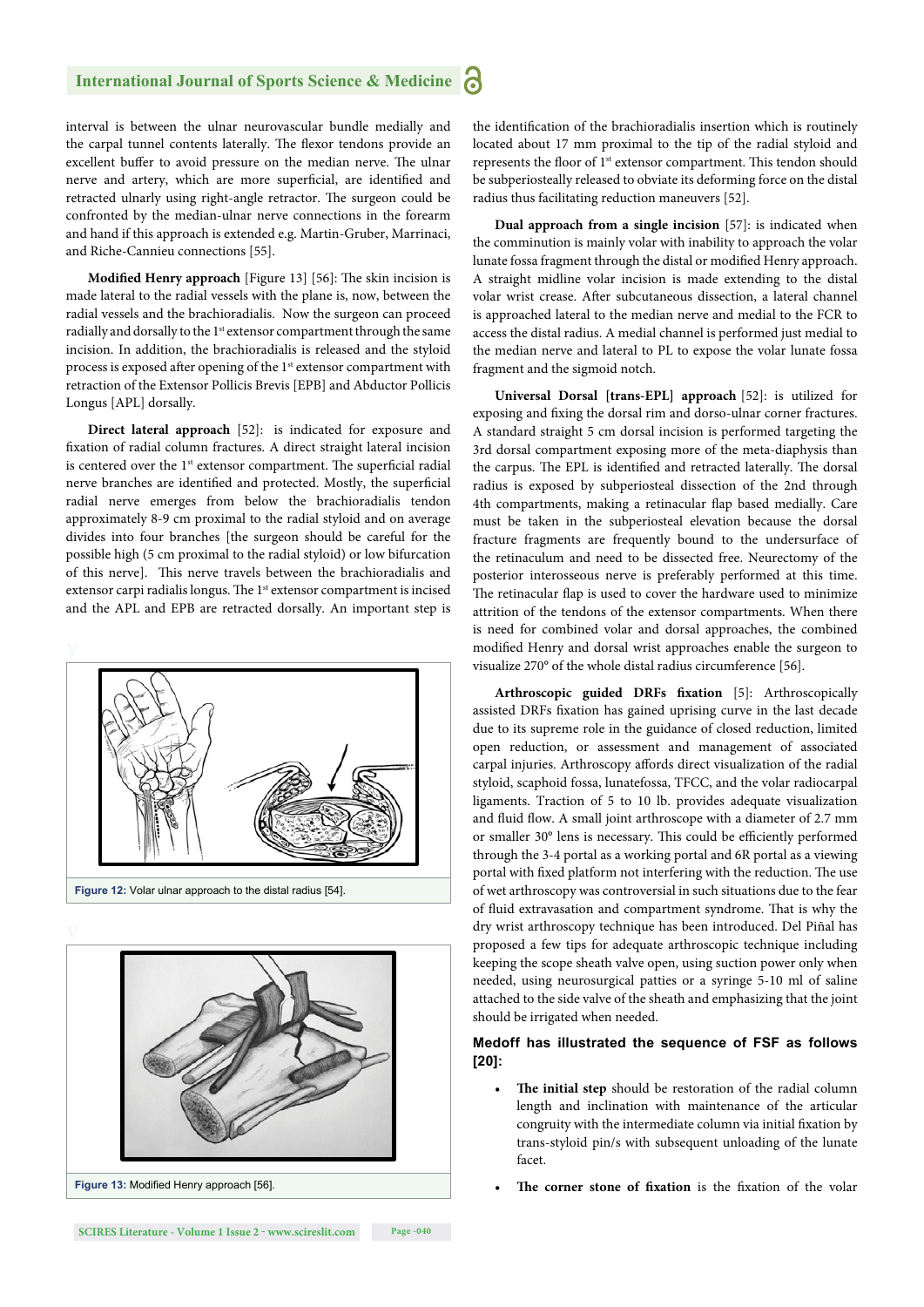lunate facet fragment which constitutes the basic step for progressing into stable fixation. In addition, this step is crucial for prevention of volar carpal subluxation or failure of fixation [57-60]. In case screws are placed from anterior, the length of the screws should not exceed 75% of the A/P diameter of the distal radius to facilitate dorsal reduction [7].

- The reduction and fixation of the dorsal comminution is done from ulnar to radial direction.
- The dorso-ulnar corner, which is usually displaced dorsally, proximally and ulnarly, is reduced and fixed using k-wires, ulnar pin plate, dorsal wire-form, ulnar hook plate or anatomically shaped 2.4 mm L-plate.
- Free intra-articular and dorsal wall fragments are reduced and fixed using wire-forms or buttress pins.
- The radial column is definitively fixed with RPP.
- If the ulnar column is involved to the degree that instability of the DRUJ is jeopardized, it should be stabilized to achieve articular congruity, uneventful pronation-supination motion and prevent chronic ulnar sided wrist pain. This could be achieved via fixing the ulnar styloid fracture by tension band wiring, mini screws, cannulated screws, bone sutures, anchors or k-wires. If there is associated ulnar head or neck fracture, this could be stabilized by anatomical low profile distal ulna plate.
- According to the personality of the fracture, fixation may be a subset of the previous steps.

In a modification of what Medoff has originally set as basic sequence of fixation, Rhee, Medoff and Shin have recently proposed an algorithm for surgical fixation of multifragmentary DRFs starting by fixing the intermediate column to the pedestal in stepwise fashion, addressing volar rim, dorso-ulnar corner, free intra-articular fragments, and dorsal wall fragments, in that order. The radial column is then, reconstructed onto the pedestal and buttressed against the intermediate column. As a final step, the ulnar column is checked for stability and if instability was found it is managed according to the underlying cause; fixing ulnar styloid fragment, DRUJ stabilization or TFCC repair [7].

**Outcomes of [FSF]:** Multifragmentary DRFs have always posed a major challenge for orthopaedic surgeons. For instance, the volar ulnar fragment is a key stone for the procedure of FSF which entails fixation using at least 2 screws to prevent rotation or displacement [18]. The 1<sup>st</sup>, 2<sup>nd</sup>, and even 3<sup>rd</sup> generation radial volar plates have shown high incidence of fixation failure when dealing with the volar lunate facet fragment. In addition, due to the common dorsal tilting nature of most DRFs, the application of volar plating seemed biomechanically disadvantageous **[**58,59]. Harness, et al. emphasized the role of FSF particularly regarding the volar lunate facet fragment in achieving stability of fixation with later on easier and more predictable rehabilitation [60]. Biomechanical studies have proven more biomechanical stability of the FSF systems compared to FVLP in stabilizing the dorso-ulnar corner fragment where no significant differences regarding cyclic load to failure were found. Moreover, improved stiffness characteristics regarding ulnar sided fixed fragments were found in the FSF system. In addition they can withstand normal physiological loads that allow early motion [61]. First generation dorsal plating systems with its notably high profile have fallen out of favour due to their reported complications namely; tendon attrition, rupture, the need for implant removal (25-33%), and loss of fracture reduction due to volar collapse. The recent advent of low profile pre-contoured dorsal plating systems has produced pronouncedly better results with minimal complications [6]. However, the introduction of the Acumed dorsal rim plate as part of FSF system proved anatomically and biomechanically more favourable with the combination of 2.3 mm and 3.5 mm pegs and screws [62]. External fixation devices are mainly used as adjuncts to other forms of fixation to provide ligamentotaxis in addition to neutralizing the forces at the fracture site whether bending, compression or torsion. Nevertheless, this is commonly associated with disabling complications (27%) in the form of stiffness, Complex Regional Pain Syndrome [CRPS], pin site infection or sensory nerves irritation. FSF has been shown to provide greater stability in comminuted fractures type C3 according to AO classification when compared to external fixator augmented with 0.062 inch K-wires while comparable stability was exhibited in type C2 [13]. In an interesting cadaveric study, an innovative nonbridging radial-radial external fixator construct was applied to the distal radius to address 3-part or 4-part intra-articular fractures [Fragment Specific Fixator; South Bay Hand Surgery LLC, Torrance, CA]. They achieved inter-fragmentary fixation with applying the concept of fixed angle plates [63]. The routine intra-operative fluoroscopy proved to be less accurate to assess DRFs articular step- $\text{off}$  < 1-2 mm and gapping of < 2 mm when applying FSF systems [64]. That is why the complementary role of arthroscopy to FSF has gained uprising curve in the last decade with the introduction of the dry arthroscopic technique that has been more and more refined by Del Pinal due to its supreme role in the guidance of closed reduction, assessment of associated injuries of TFCC, SLL, LTL, capsular tears and cartilage loose flaps [5]. Rikli and Regazzoni concept of two column fixation entailing that two low profile titanium plates applied for FSF in two orthogonal planes, with 50°-70° angle in between, has proven to provide more stiffness and stability than the traditional AO volar plate and Pi plate or external fixation systems [32]. Radial pin plate has proven very beneficial in maintaining the radial height and inclination in osteoporotic patients [47]. Most of the authors reported excellent functional and radiological outcomes after FSF in types C1, C2 and C3 according to the AO classification with 96% incidence of return to normal activities [7,19,44,46,65].

#### **COMPLICATIONS**

As any technique used for fixation of DRFs, FSF system has its merits and demerits. One of the drawbacks of FSF is the high incidence of hardware removal from the dorsal surface of the radius once union is achieved due to tendon irritation which has been reported to be as high as 5.8% [20]. Neurological complications in the form of temporary median nerve paraesthesia, superficial radial nerve and dorsal cutaneous branch of the ulnar nerve irritation, and CRPS type II have been reported to be complicating the FSF [45,65]. Secondary osteoarthritis and tenosynovitis have been estimated to occur in 15 % of patients treated with FSF system [65,66]. Extensor tendon tendinitis and EPL ruptures have been reported in different studies [66-68]. Failure of radial column fixation and loss of reduction of fracture fragments have been also reported [66-68]. Pin migration, loss of reduction in cases of osteoporotic patients which may necessitate the use of well configured bone graft or bone graft substitute also have been documented [66,67]. Ulnar column a vascular necrosis, DRUJ instability and wrist stiffness have also been reported [62,64,69]. Other complications that are common to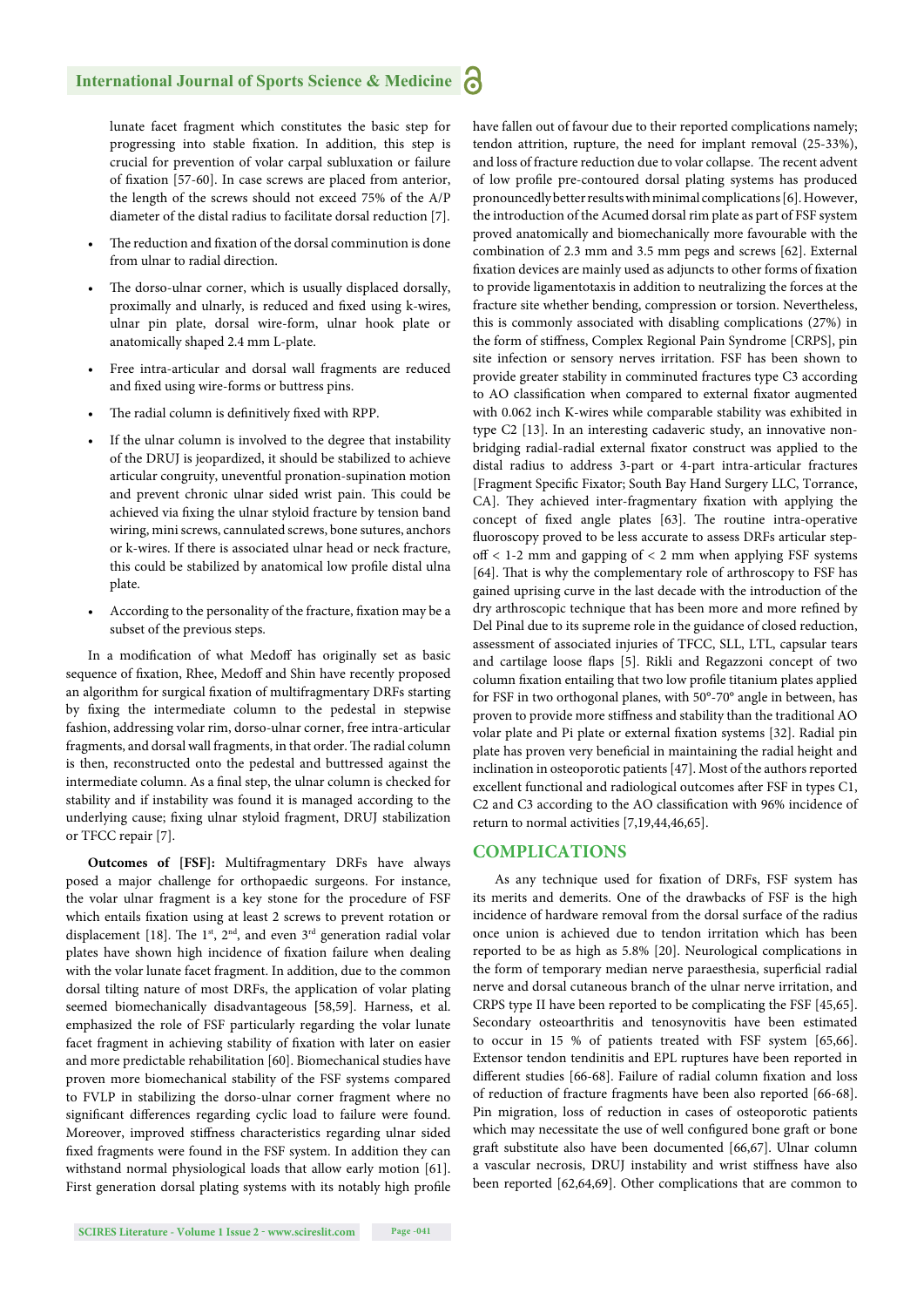all methods of fixation of DRFs have been also reported in the form of infection, malunion, non-union, intra-articular pins or screws placement and compartment syndrome [7].

#### **CONCLUSION**

Fragment specific fixation system provides the orthopaedic surgeons with a versatile, biomechanically rigid load sharing construct combining the rigidity of plate and screws and the versatility of K-wires that enable them to successfully manage the most complex multifragmentary intra-articular DRFs with a tailored step-wise strategy.

### **REFERENCES**

- 1. Court-Brown CM, Caesar B. Epidemiology of adult fractures: a review. Injury. 2006; 37: 691-697. https://goo.gl/iNYruD
- 2. McKay SD, MacDermid JC, Roth JH, Richards RS. Assessment of complications of distal radius fractures and development of a complication checklist. J Hand Surg Am. 2001; 26: 916-922. https://goo.gl/Dz5WiQ
- 3. Doi K, Hattori Y, Otsuka K, Abe Y, Yamamoto H. Intra–articular fractures of the distal aspects of the radius: arthroscopically assisted reduction compared with open reduction and internal fixation. J Bone Joint Surg Am. 1999; 81: 1093-1110. https://goo.gl/uNnSWV
- 4. Varitimidis SE, Basdekis GK, Dailiana ZH, Hantes ME, Bargiotas K, Malizos K. Treatment of intra-articular fractures of the distal radius: fluoroscopic or arthroscopic reduction?. J Bone Joint Surg Br. 2008; 90: 778-785. https://goo.gl/Js9fJg
- 5. Del Pinal F. Technicaltips for (dry) arthroscopicreduction and internal fixation of distal radius fractures. J Hand Surg Am. 2011; 36: 1694-1705. https://goo.gl/Qau4RF
- 6. Shin EK, Jupiter JB. Current concepts in the management of distal radius fractures. Acta Chir Orthop Traumatol Cech. 2007; 74: 233-246. https://goo.gl/MosNEJ
- 7. Rhee PC, Medoff RJ, Shin AY. Complex distal radius fractures: an anatomic algorithm for surgical management. J Am Acad Orthop Surg. 2017; 25: 77-88. https://goo.gl/iDxKAp
- 8. Trumble TE, Schmitt SR, Vedder NB. Factors affecting functional outcome of displaced intra-articular distal radius fractures. J Hand Surg Am. 1994; 19: 325-340. https://goo.gl/8APhmK
- 9. Ipaktchi K, Livermore M, Lyons C, Banegas R. Current concepts in the treatment of distal radial fractures. Orthopedics. 2013; 36: 778-784. https://goo.gl/sGp76Q
- 10. Kapandji AI. Treatment of non–articular distal radial fractures by intrafocal pinning with arum pins. In: Saffer P., Cooney WP (eds): Fractures of the distal radius. Philadelphia, JB Lippincott 1995; 71-83.
- 11. Maire N, Lebailly F, Zemirline A, Hariri A, Facca S, Liverneaux P. Prospective continuous study comparing intrafocal cross-pinning HK2 (®) with a locking plate in distal radius fracture fixation. Chir Main. 2013; 32: 17-24. https://goo.gl/7nNXYw
- 12. Hayes AJ, Duffy PJ, McQueen MM. Bridging and non-bridging external fixation in the treatment of unstable fractures of the distal radius: a retrospective study of 588 patients. Acta Orthop. 2008; 79: 540-547. https://goo.gl/fzZZEF
- 13. Dodds SD, Cornelissen S, Jossan S, Wolfe SW. A biomechanical comparison of fragment-specific fixation and augmented external fixation for intra-articular distal radius fractures. J Hand Surg Am. 2002; 27: 953-964. https://goo.gl/e7aXdC
- 14. Ruch DS, Ginn TA, Yang CC, Smith BP, Rushing J, Hanel DP. Use of a distraction plate for distal radial fractures with metaphyseal and diaphyseal comminution. J Bone Joint Surg Am. 2005; 87: 945-954. https://goo.gl/FWUF7Z
- 15. Wolf JC, Weil WM, Hanel DP, Trumble TE. A biomechanic comparison of an internal radiocarpal-spanning 2.4-mm locking plate and external fixation in a model of distal radius fractures. J Hand Surg Am. 2006; 31: 1578-1586. https://goo.gl/FbwRDp
- 16. Obert L, Rey PB, Uhring J, Gasse N, Rochet S, Lepage D, et al. Fixation of distal radius fractures in adults: a review. Orthop Traumatol Surg Res. 2013; 99: 216-234. https://goo.gl/MszG1Y
- 17. Zhang X, Hu C, Yu K, Bai J, Tian D, Xu Y, et al. Volarlockingplate (VLP) versusnon-lockingplate (NLP) in the treatment of die-punchfractures of the distalradius, an observational study. Int J Surg. 2016; 34: 142-147.
- 18. Inagaki K, Kawasaki K. Distal radius fractures-design of locking mechanism in plate system and recent surgical procedures. J Orthop Science. 2016; 21: 258-262. https://goo.gl/oDKdZr
- 19. Medoff RJ, Kopylov P. Immediate internal fixation and motion of comminuted distal radius fractures using a new fragment specific fixation system. Orthop Trans. 1998; 22: 165. https://goo.gl/wNamCW
- 20. Benson LS, Medoff RJ. Fragment-specific fixation of distal radius fractures. In: Slutsky D.J, Osterman AL editors. Fractures and injuries of the distal radius and carpus. Philadelphia: W.B. Saunders; 2009.
- 21. Del Pinal F, Garcia Bernal FJ, Pisani D, Regalado J, Ayala H, Studer A. Dry arthroscopy of the wrist: surgical technique. J Hand Surg Am. 2007; 32: 119- 123. https://goo.gl/DCxBZc
- 22. Chen NC, Jupiter JB. Management of distal radial fractures. J Bone Joint Surg Am. 2007; 89: 2051-2062. https://goo.gl/EFtkyz
- 23. Herzberg G et al. Anatomie du radius distal. Cahiers d'enseignement de la SOFCOT. Paris, Expansion scientifique Publications. 1998; 14-27.
- 24. Mueller TL, van Lenthe GH, Stauber M, Gratzke C, Eckstein F, Muller R. Regional, age and gender differences in architectural measures of bone quality and their correlation to bone mechanical competence in the human radius of an elderly population. Bone. 2009; 45: 882-891. https://goo.gl/tt6aUr
- 25. Obert L, Loisel F, Gasse N, Lepage D. Distal radius anatomy applied to the treatment of wrist fractures by plate: a review of recent literature. SICOT J. 2015; 1: 14. https://goo.gl/ebNkEQ
- 26. Nelson D. Anatomy notes and their clinical significance for the volar approach By David L. 2013. https://goo.gl/gk9VTa
- 27. Imatani J, Akita K, Yamaguchi K, Shimizu H, Kondou H, Ozaki T. An anatomical study of the watershed line on the volar, distal aspect of the radius: implications for plate placement and avoidance of tendon ruptures. J Hand Surg Am. 2012; 37:1550-1554. https://goo.gl/YMt3UG
- 28. Tanaka Y, Aoki M, Izumi T, Fujimiya M, Yamashita T, Imai T. Effect of distal radius volar plate position on contact pressure between the flexor pollicis longus tendon and the distal plate edge. J Hand Surg Am. 2011; 36: 1790- 1797. https://goo.gl/nTqZ8f
- 29. Clement H, Pichler W, Nelson D, Hausleitner L, Tesch NP, Grechenig W. Morphometric analysis of lister's tubercle and its consequences on volar plate fixation of distal radius fractures. J Hand Surg Am. 2008; 33: 1716-1719. https://goo.gl/UC4p6n
- 30. Pichler W, Windisch G, Schaffler G, Rienmüller R, Grechenig W. Computer tomography aided 3D analysis of the distal dorsal radius surface and the effects on volar plate osteosynthesis. J Hand Surg Eur. 2009; 34: 598-602. https://goo.gl/DufWVW
- 31. Gasse N, Lepage D, Pem R, Bernard C, Lerais JM, Garbuio P, et al. Anatomical and radiological study applied to distal radius surgery. Surg Radiol Anat. 2011; 33: 485-490. https://goo.gl/X7ZPby
- 32. Rikli DA, Regazzoni P. Fractures of the distal end of the radius treated by internal fixation and early function: A preliminary report of 20 cases. J Bone Joint Surg Br. 1996; 784: 588-592. https://goo.gl/aSGbTT
- 33. Putnam MD, Meyer NJ, Nelson EW, Gesensway D, Lewis JL. Distal radial metaphyseal forces in an extrinsic grip model: implications for post-fracture rehabilitation. J Hand Surg Am. 2000; 25: 469-475. https://goo.gl/dFN61X
- 34. Short WH, Palmer AK, Werner FW, Murphy DJ. A biomechanical study of distal radial fractures. J Hand Surg Am. 1987; 12: 529-534. https://goo.gl/xxf7ei
- 35. Augat P, Iida H, Jiang Y, Diao E, Genant HK. Distal radius fractures: mechanisms of injury and strength prediction by bone mineral assessment. J Orthop Res. 1998; 16: 629-635. https://goo.gl/DykASb
- 36. Baumach SF, DallAra E, Weninger P, Antoni A, Traxler H, Dorr M, et al. Assessment of a novel biomechanical fracture model for distal radius fractures. BMC Musculoskelet Disord. 2012; 13: 252. https://goo.gl/r4pQJk